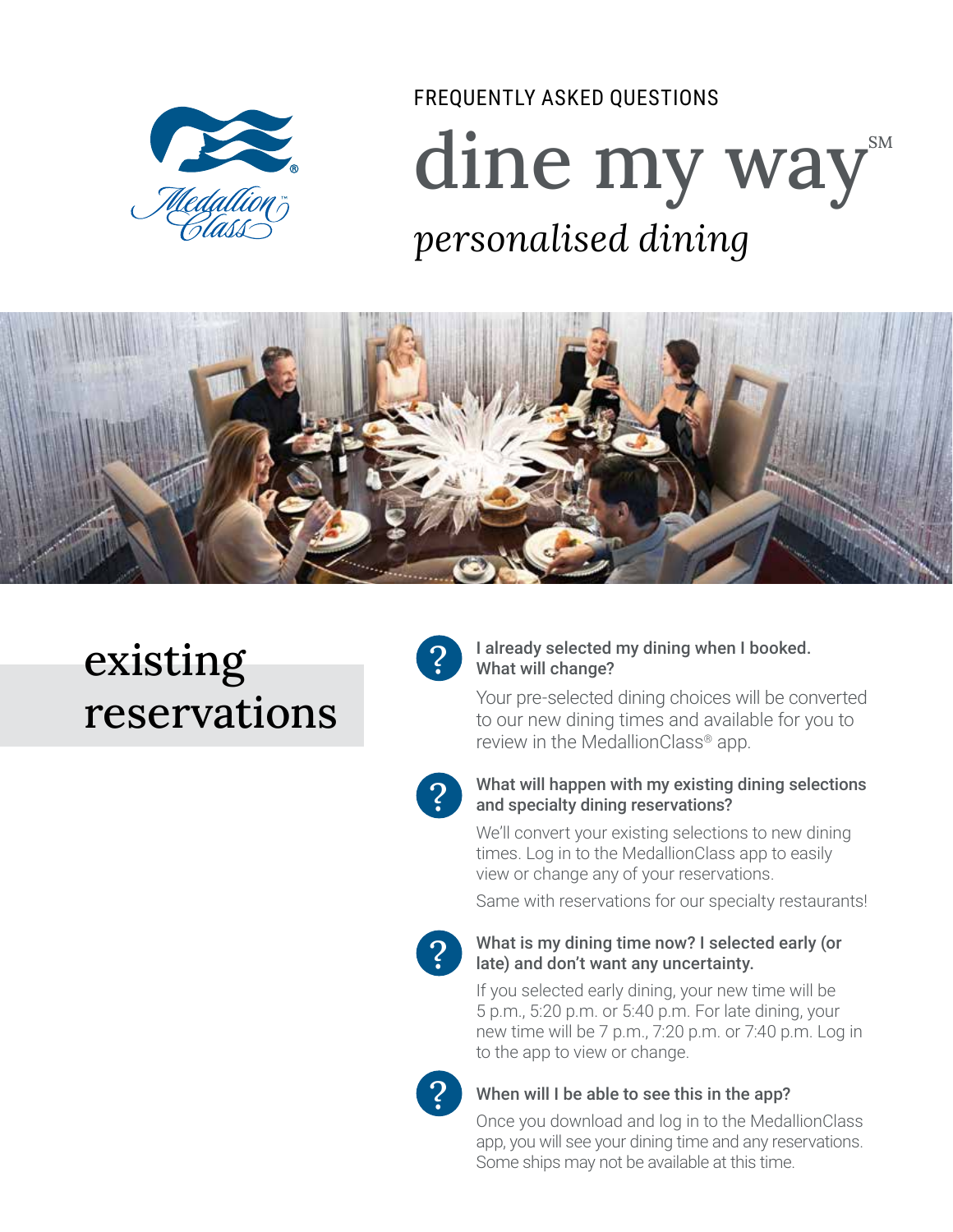## available **options**<br>
Will you still offer anytime dining?<br>
Instead of anytime dining, we're offer





Instead of anytime dining, we're offering more dining flexibility than ever before with our new Dine My Way features. You can customi se your dining on a daily basis through the MedallionClass app, so this is way better! Prefer to wing it? We're happy to seat walk-ups if we have the availability.

#### I like anytime dining because I don't want to plan my meal times. Am I now limited to dining outside of the dining rooms?

No, Dine My Way gives you the greatest flexibility to choose your dining times. We suggest making reservations before you sail for the most flexibility, as options may be more limited on board.

#### What if I forget to choose dining before I get to the ship? Will I have less availability once on board?

The more guests make dining choices, the less availability there will be. That's why we suggest making yours now. But regardless you can easily make reservations once on board through the MedallionClass app, on stateroom TVs or by asking a crew member for help. And if you're a spur-of-the moment type, you're welcome to walk up to any of our dining venues, and we'll be happy to seat you based o n space available.



 $|2|$ 

### How can I get the time I want if it isn't available?

Although Dine My Way doesn't have a waitlist option, feel free to check back to see if your desired time becomes available.



### Can I pick different times on different days?

Absolutely! Dine My Way offers the flexibility to make a different dining selection for each day of your cruise.



#### Can I pick the same dining time and same waiter every day?

Yes, Dine My Way offers that flexibility. If availability allows, you can select the same dining room and time each night to have the same waiter.



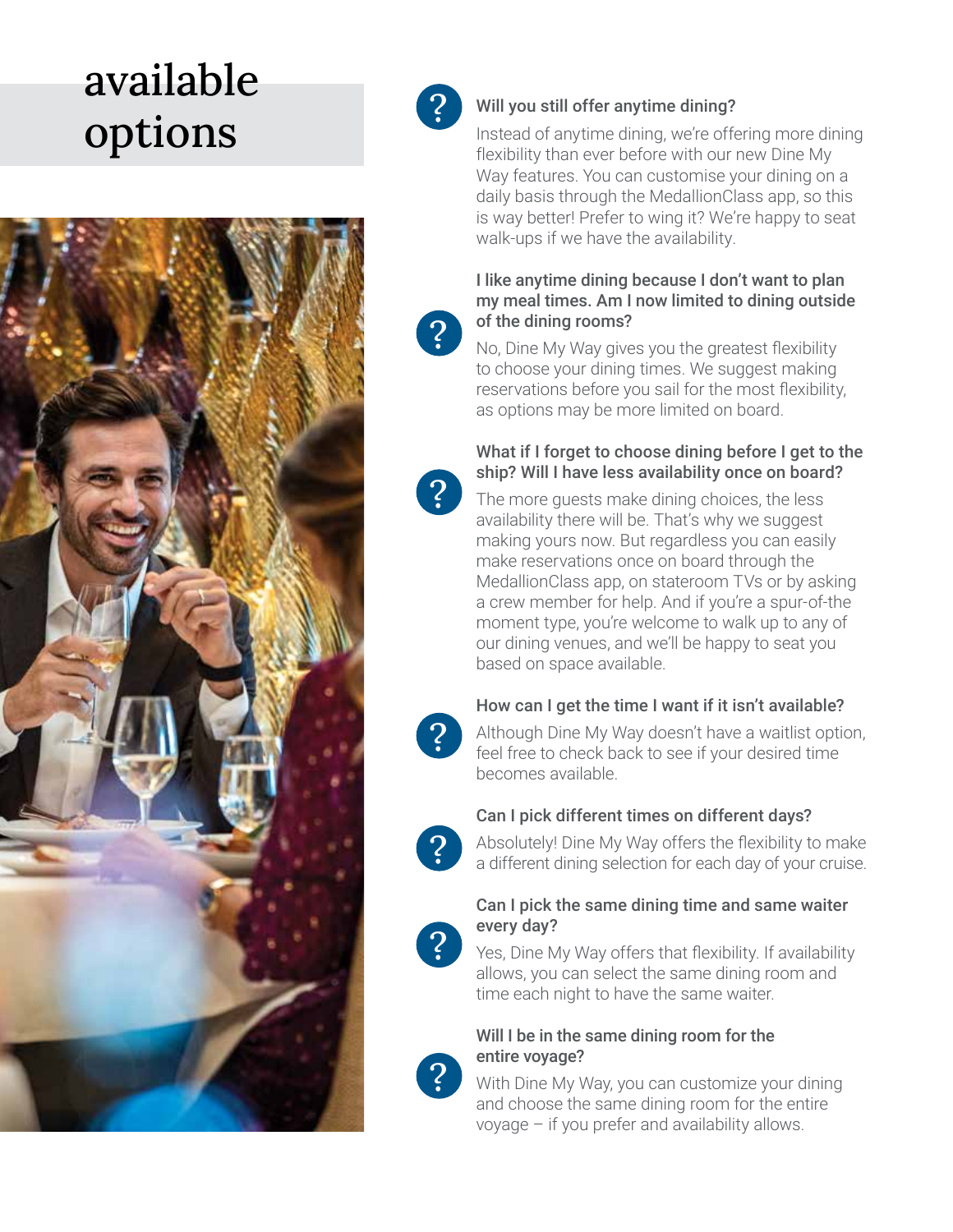## making **reservations**





## When can I make my dining choices?

You can access dining reservations in the MedallionClass app once you've made the final payment for your cruise.

Elite and Platinum guests can make reservations once they're booked. Just another loyalty perk! And Club Class and Full Suite guests enjoy this benefit too.

#### Where do I find Dine My Way in the MedallionClass app?

Look for the fork, knife and clock icon under the countdown bar. It'll take you right to reservations. You can also access Dine My Way within OceanNow.

#### What if I don't want to use my phone while I'm on holiday?



?

No problem! You can access Dine My Way reservations on your stateroom TV or ask a crew member to make selections for you. This is your holiday your way!

#### Can someone help me make my dining reservations?



Yes, you can ask a crew member to help you. And one person in your group can book a reservation for your whole Travel Party. Or you can connect with a Princess agent by using the Live Chat option on OneSourceCruises.com or calling 0344 338 8663.

In the past under Traditional Dining, we were given the option to share a table with another party or choose a private table, if space was available. Do we still have this option under Dine My Way?



Dine My Way will recommend the appropriate table size or multiple tables for your travel party based on tables available for reservations. If your travel party size is two, and you're provided options to select a larger table size, you should expect to share your table where physical distancing allows. If you want a private table but don't see any options for your party size, select another time to see if there's availability. If your travel party size is larger than 10, your reservation confirmation will indicate multiple tables to accommodate your group.

## making changes



### What if I change my mind after selecting the dining time?

Once you've made your reservations, you can make changes in the MedallionClass app. You'll see all dining options and available times there. You have lots of flexibility to revise reservations before you sail and once on board – as your activities and mood require.